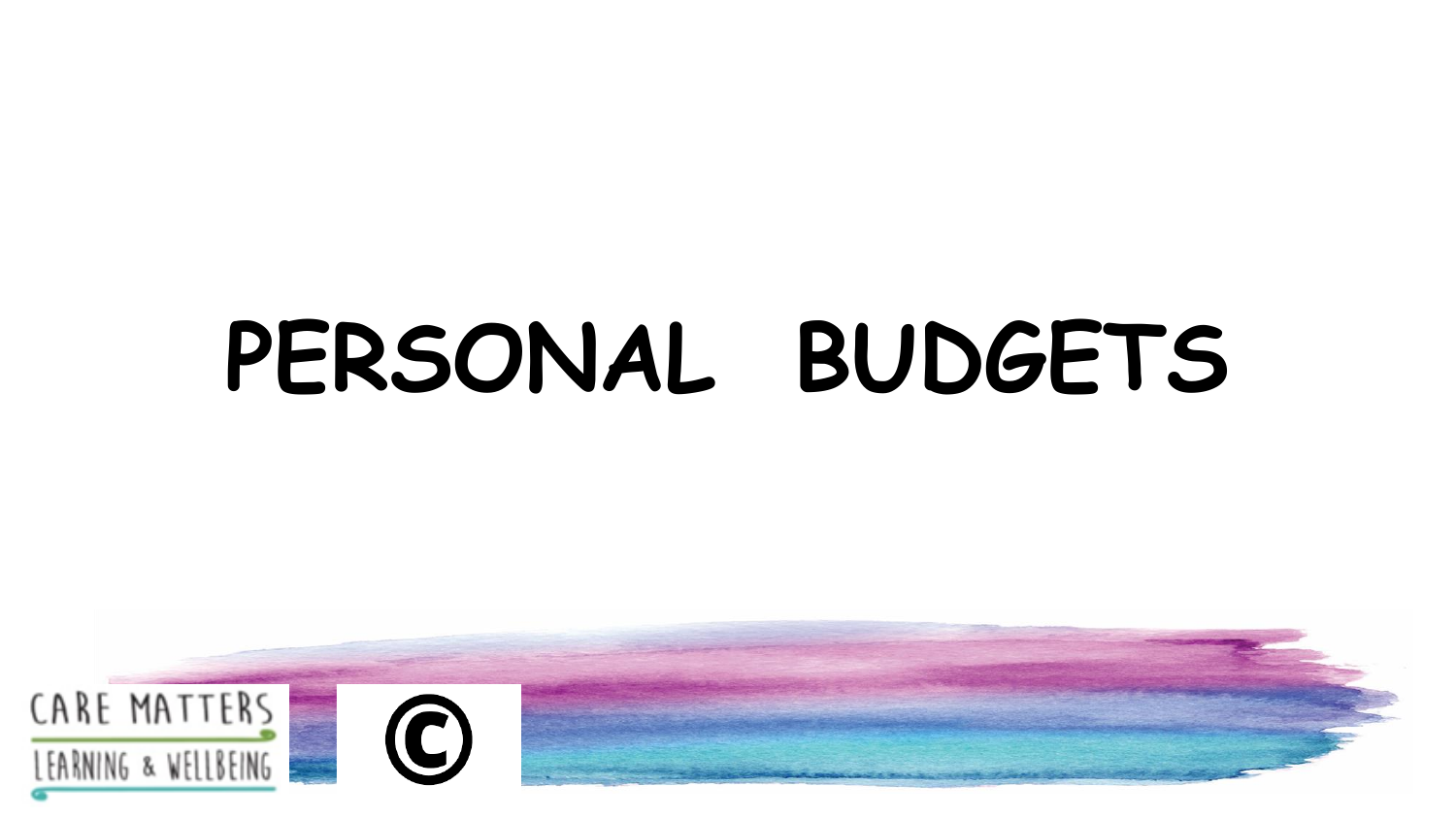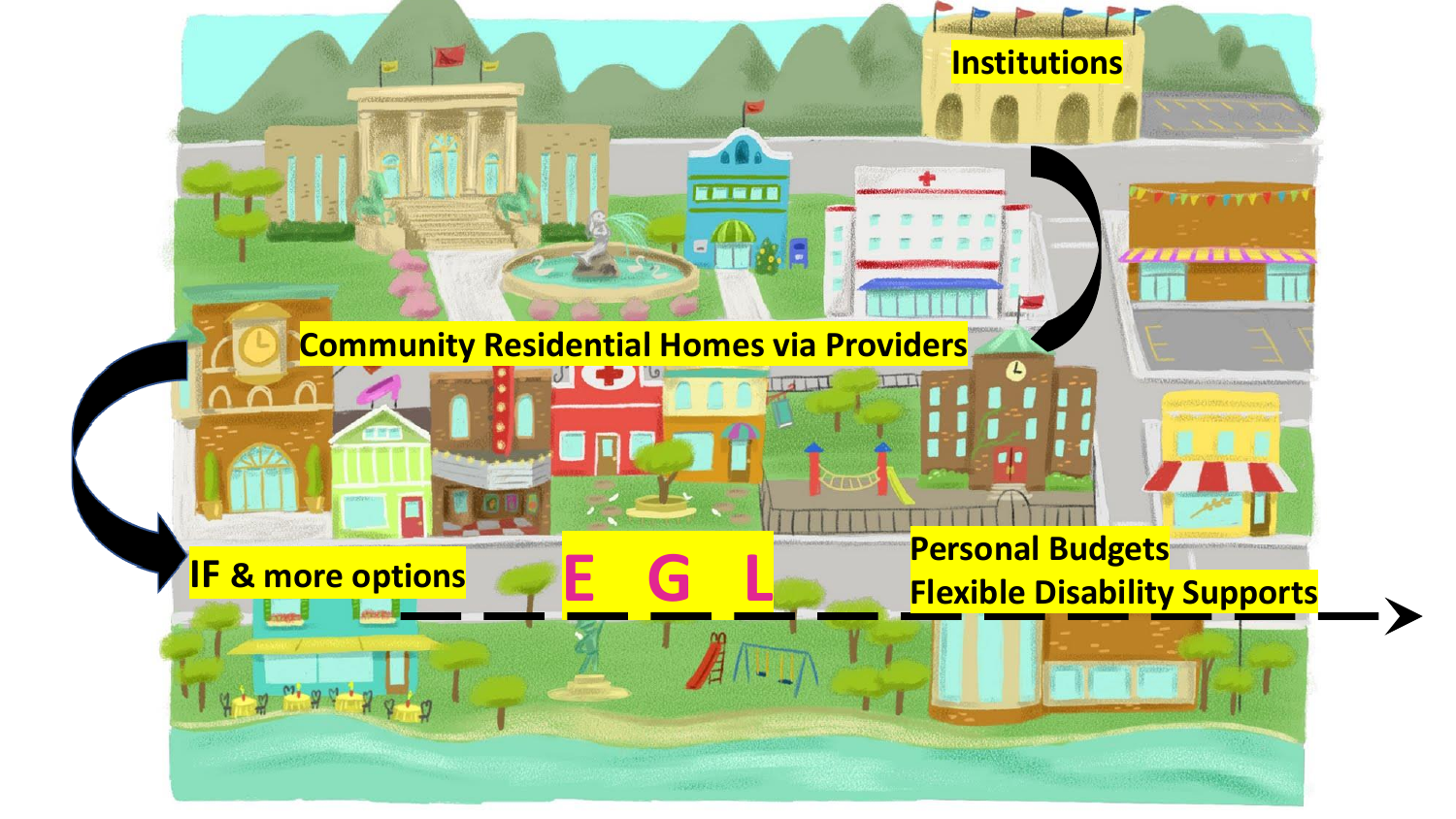## **What is a Personal Budget?**

- Based on EGL Principles
- Amount of funding resource to pay for disability related supports

## **How is this different?**

- Provides more choice
- You are in control of the decisions
- Allows for flexibility
- Not one size fits all

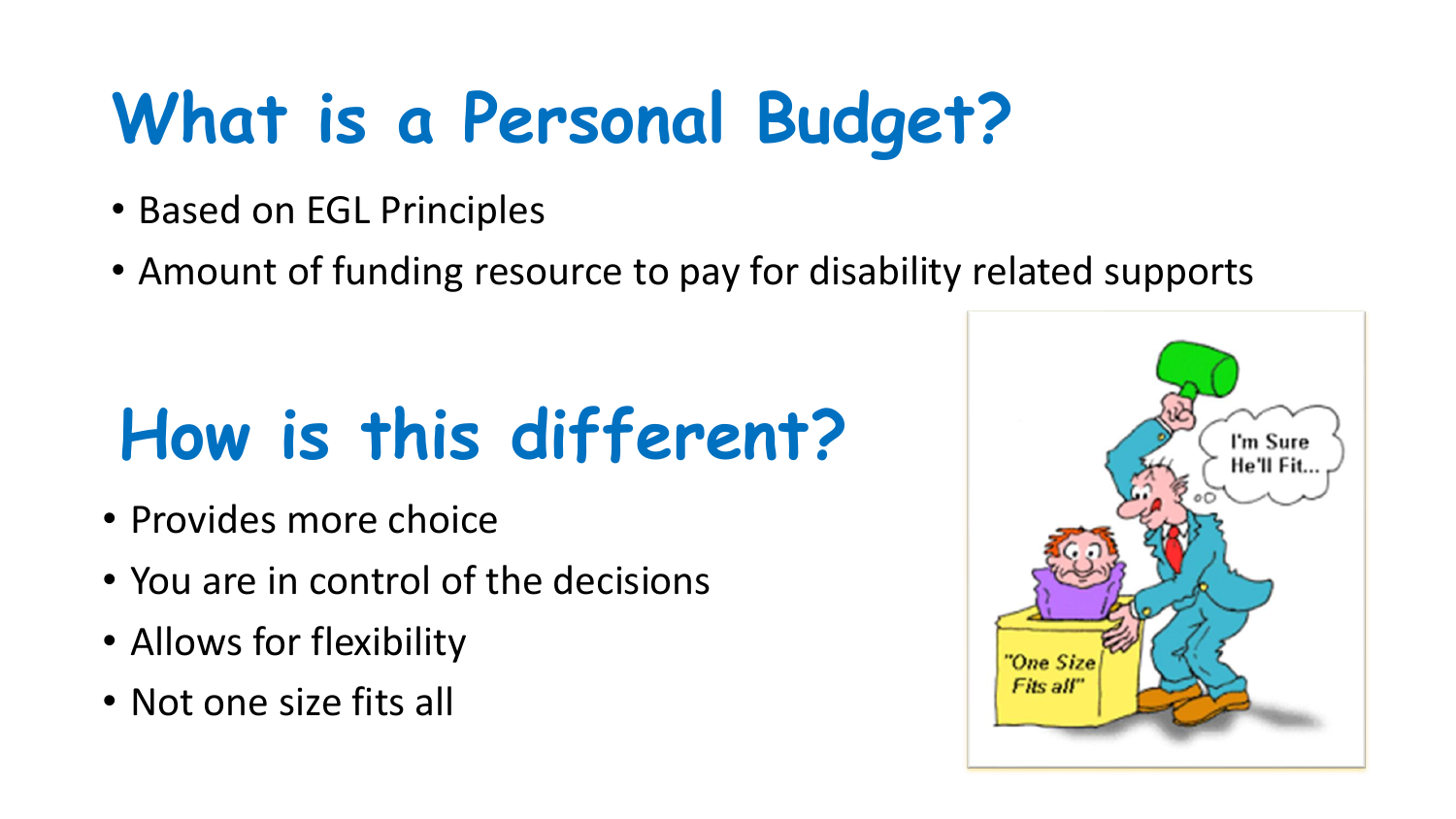## Things to know….

| PERSON            | <b>Decision Maker (Family may be involved)</b>                                                          |
|-------------------|---------------------------------------------------------------------------------------------------------|
| <b>FUNDHOLDER</b> | Fundholder allocates funds<br>e.g. Mana Whaikaha, WGL Waikato, EGL Christchurch                         |
| <b>CONNECTOR</b>  | Independent of a provider<br>You choose the connector<br>Networker<br>Help to make a plan and set goals |
|                   | Inform a person of their options:<br>Self managing<br>• Host (providers, FDS)                           |

- Community options
- Sub Contractors (providers, FDS)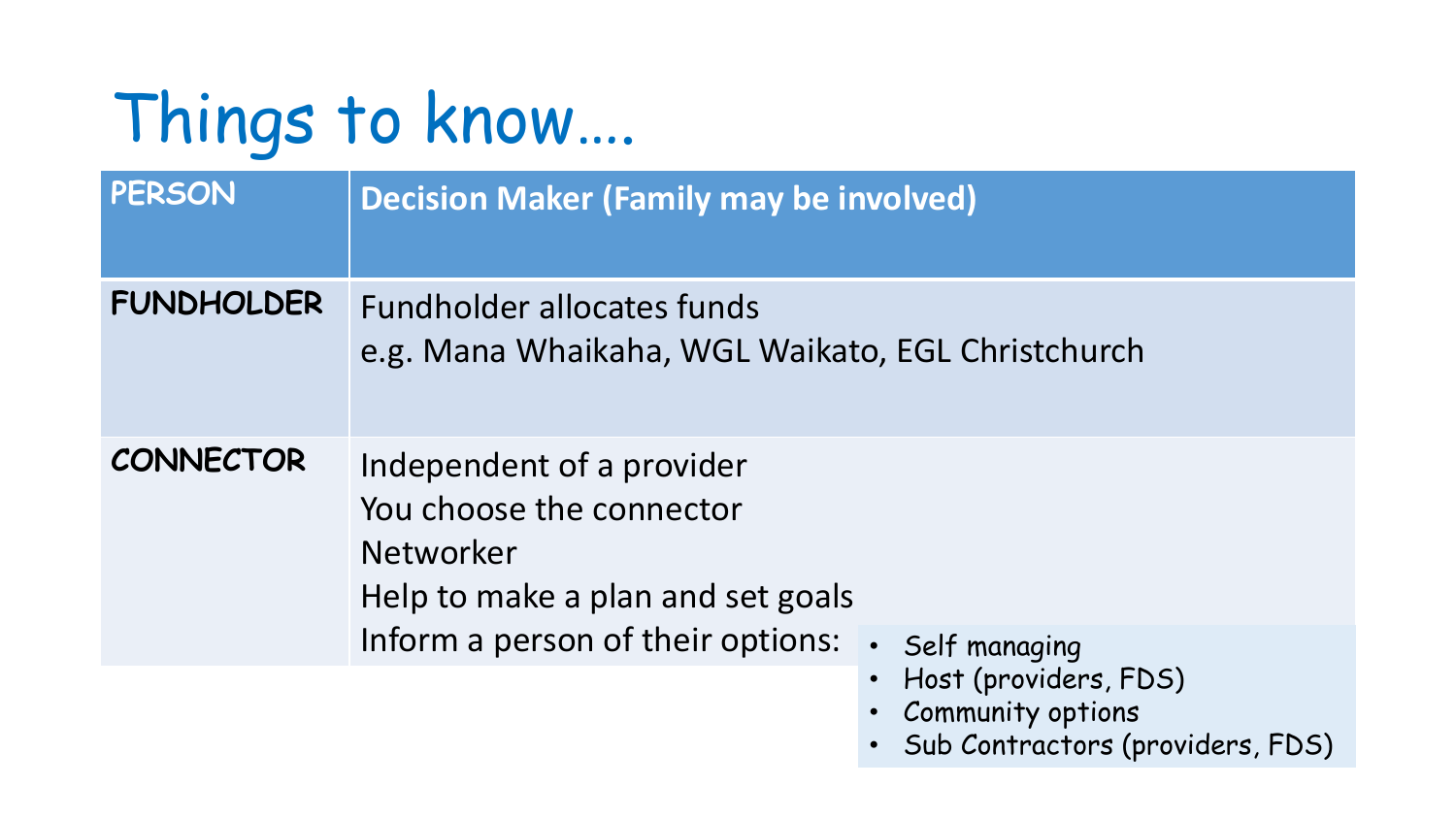## **What's going on for you?**



I am not involved in my community I am involved in my community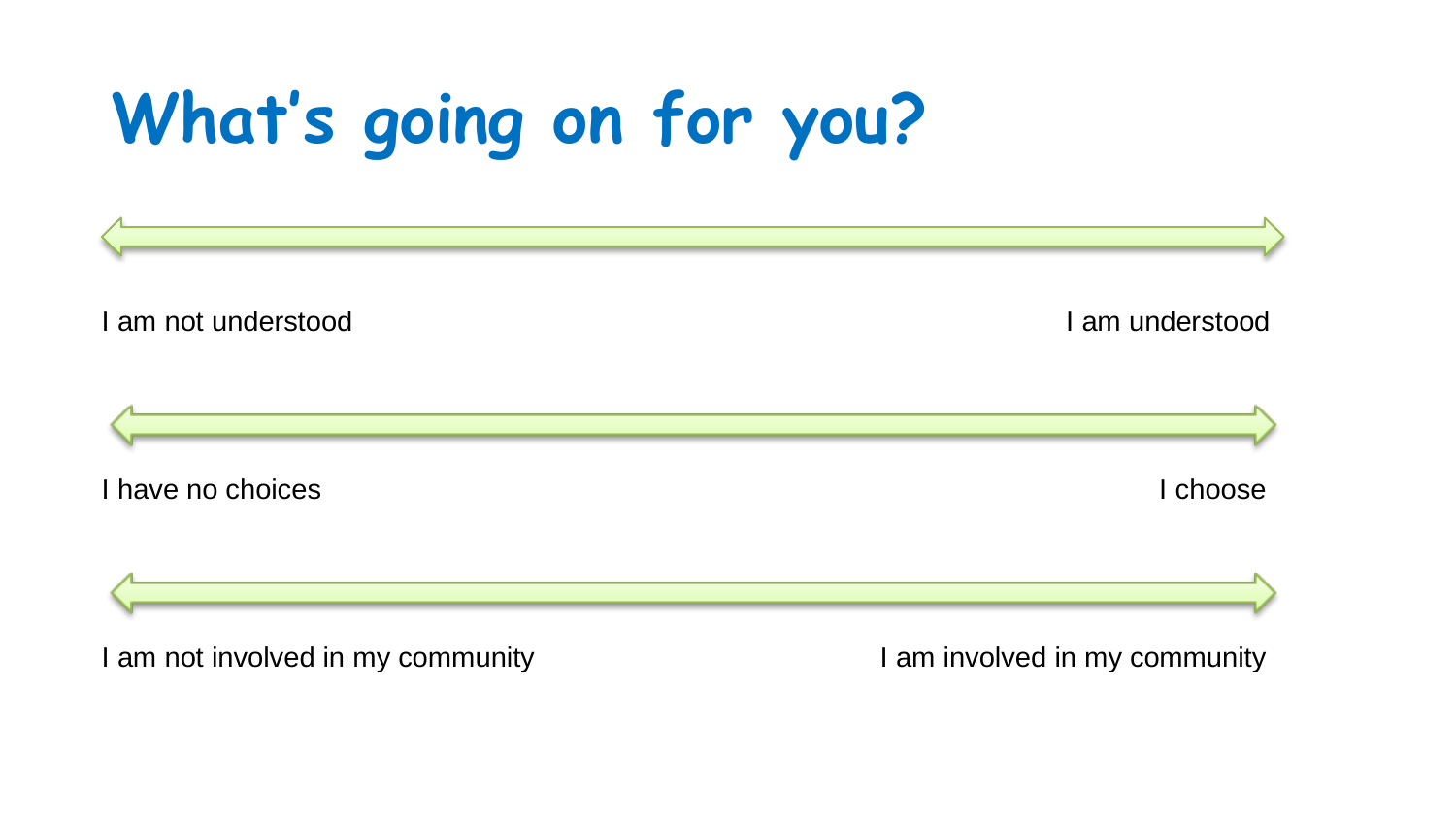#### **What to Expect….**

- An agreement between you and the fundholder
- Information on your funding .....the \$ and c
- A system that is easy to use
- Information in a way you understand
- More opportunity to live the life you want